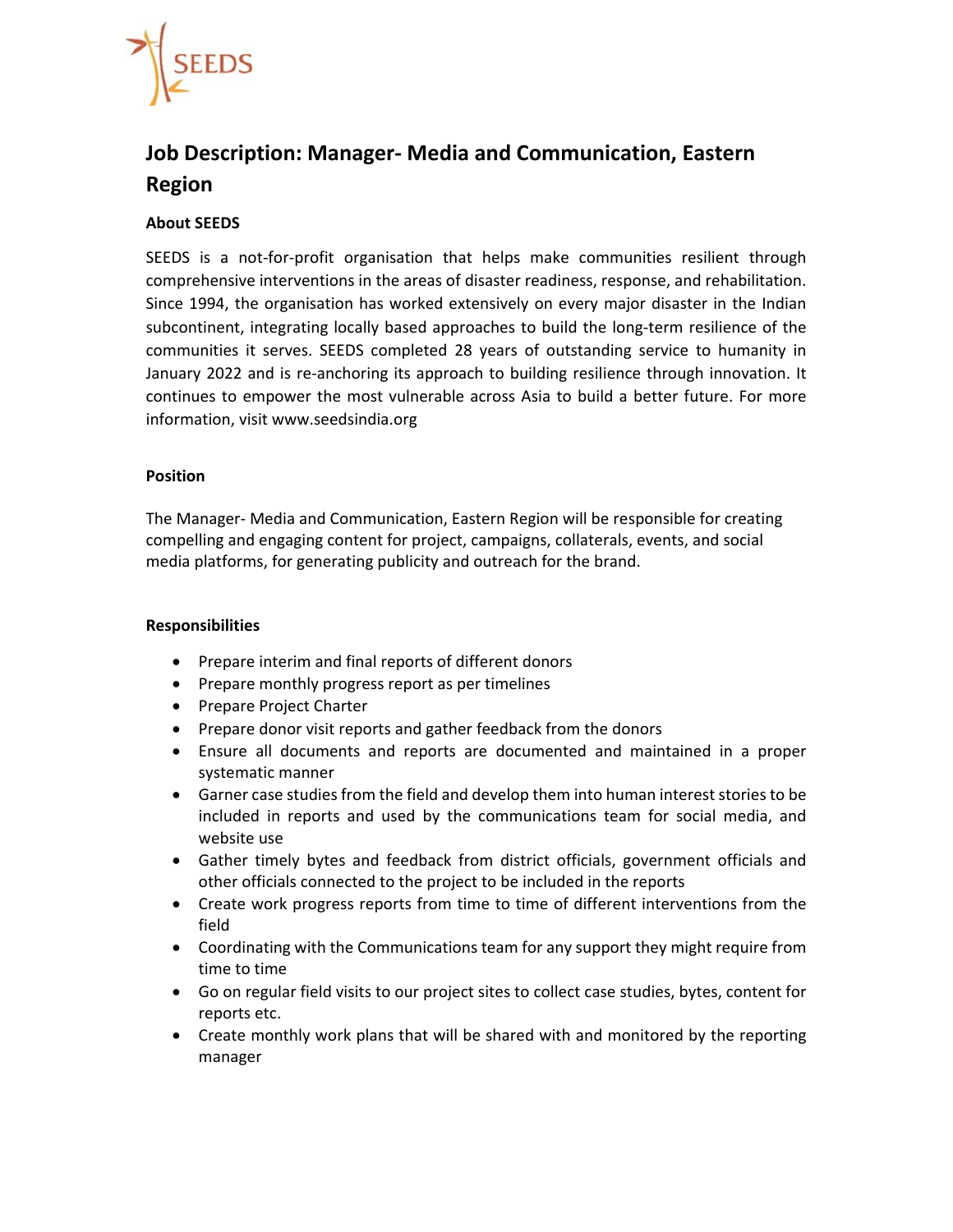# **Candidate must have**

- Bachelor's degree in communications or related field
- 3‐5 years of work experience preferred in media and communication
- Demonstrated track record of extraordinary writing skills in online and offline environments
- Ability to produce quality communications under significant time pressure
- Ability to work independently and with the team. Team Player.
- Attention to detail and ability to prioritise tasks to meet tight deadlines.
- Excellent written skills in English. (Additional knowledge of Hindi an advantage)
- Open to learning new tools and communication ideas
- Master's in journalism or Mass Communications
- Prior experience in development sector
- Basic Knowledge of Adobe Illustrator, Adobe Photoshop, Adobe InDesign, or similar software
- Interest in photography

#### We value

- Ability to respond efficiently to complex emergency situations in the field
- Relevant experience in delivering on time, quality and on target
- Ability to make considerable and effective decisions and take clear action to address issues
- Attention to detail to spot challenges and opportunities
- Ability to collaborate with teams in a multi-cultural, multi-disciplinary environment
- Ability to work in partnerships
- Strong analytical and persuasion/negotiation skills, with the ability to influence, negotiate, motivate, advocate, and resolve conflict
- Ability to succeed in often interrupt‐driven, ambiguous, and highly flexible environments
- Ability to work and deliver independently as well as part of a team Ability to understand the implications and assess the appropriate degree of acceptable risk and take actions to minimize risk

# **Location**

Patna, Bihar

# **Travel**

Willing to travel 40% of the time.